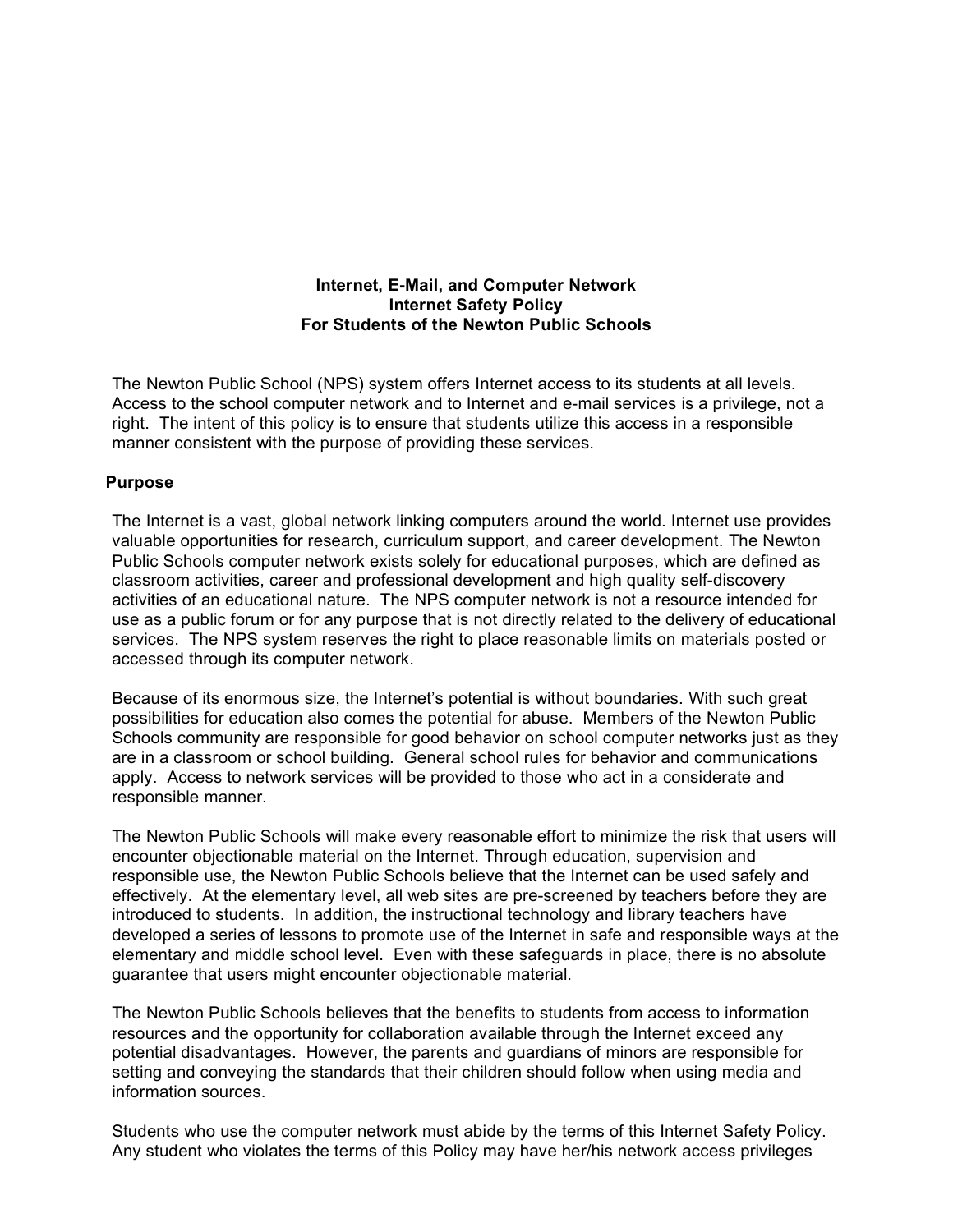suspended and may also be subject to a disciplinary action in accordance with the Rules of Behavior set out in the Students' Rights and Responsibilities Handbook*.*  Network Usage Guidelines:

- 1. Network access is a privilege, not a right. The use of the network must be consistent with, and directly related to, the educational objectives of the Newton Public Schools.
- 2. Violations of this Internet Safety Policy include, but are not limited to, the following conduct:
- 3. Revealing personal information such as last names, addresses, telephone numbers, photographs, etc. that could identify the user or other students.
- 4. Revealing one's password to anyone else, using anyone else's password, or pretending to be someone else when sending information over the computer network. (Passwords and IDs are provided for each user's personal use only and should not be shared with anyone.)
- 5. Using profane, vulgar, threatening, defamatory, abusive, discriminatory, harassing or otherwise objectionable or criminal language in a public or private message.
- 6. Violating copyright laws. (Users should assume that all materials available on the Internet are protected by copyright.)
- 7. Sending "chain letters" or "broadcast" messages to lists or individuals or subscribing to "listserves" or "newsgroups" without prior permission.
- 8. Seeking, accessing, or downloading material that is not relevant to assignments or course work.
- 9. Using the computer network for recreational purposes or activities relating to personal hobbies. For example, accessing "chat rooms" is prohibited, and games must not be played, accessed, or downloaded.
- 10. Participating in other types of use which would cause congestion of the network or interfere with the work of others.
- 11. Attempting to harm, modify or destroy data of another user.
- 12. Distributing or intentionally accessing materials that are obscene, sexually explicit, or without redeeming educational value.
- 13. Attempting to gain unauthorized access to system programs or computer equipment, including attempts to override any firewalls established on the network.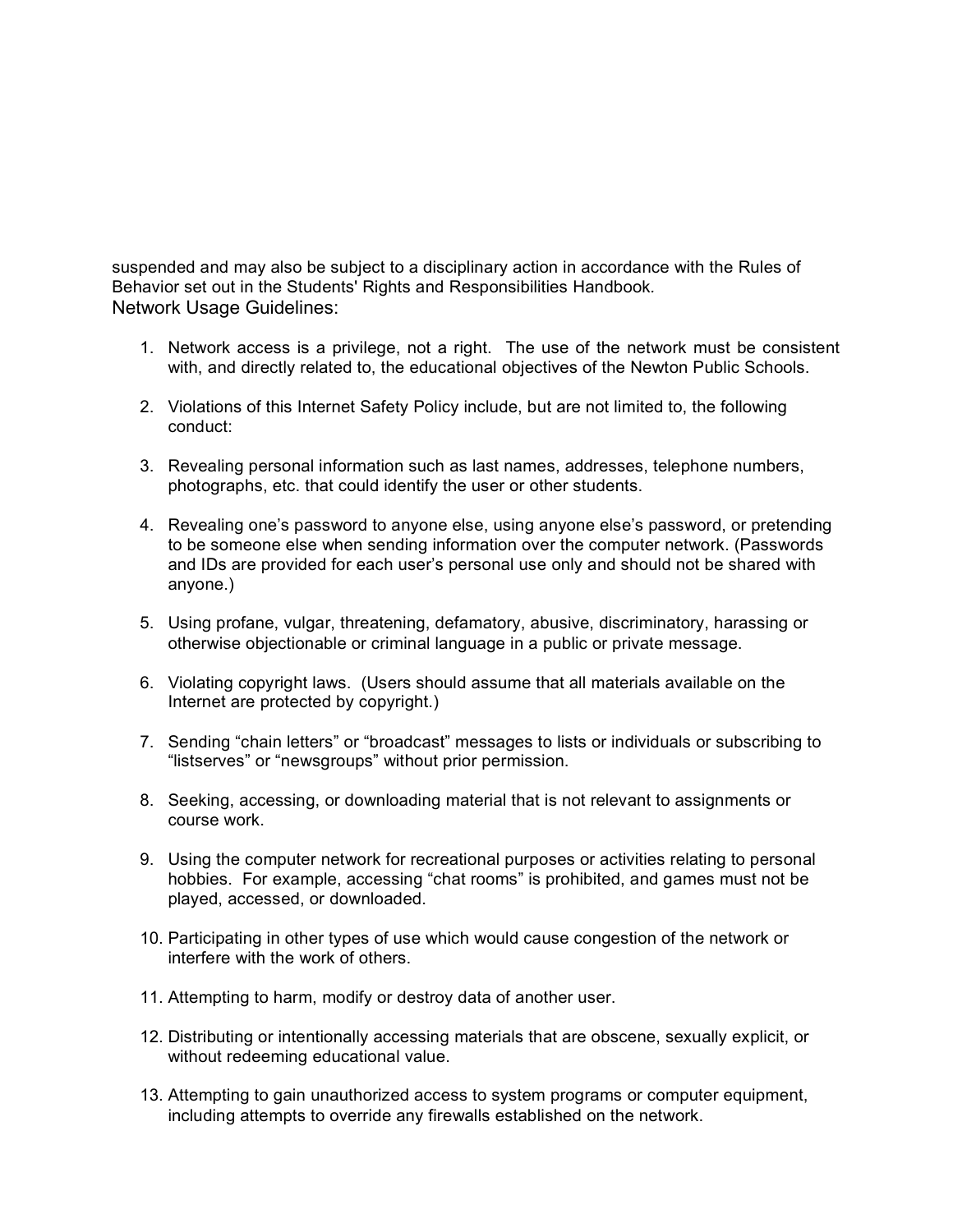- 14. Vandalizing school computers by causing physical damage, reconfiguring the computer system, or destroying data.
- 15. Failing to log off the computer network at the request of system administrators.
- 16. Using the Newton Public Schools technology network for political campaigning purposes, including attempts to influence ballot questions or to promote or oppose a candidate for public office.
- 17. Using the Newton Public Schools technology network for commercial purposes. Users may not create web pages or use network services to advertise or sell products or services and may not offer, provide, or purchase products or services through the Newton Public Schools network.
- 18. Using the network in a manner that would violate any U.S. or state law or subject the user or the Newton Public Schools to any civil or criminal action. This includes, but is not limited to, the transmission of threatening material, the spreading of computer viruses, participating in software piracy, using the Newton Public Schools technology network for gambling, or arranging for the sale or purchase of drugs or alcohol.
- 19. Receiving or transmitting information pertaining to dangerous instruments such as bombs or other explosive devices, automatic weapons or other firearms, or other weaponry.

The Newton Public Schools assumes no responsibility for:

- Any financial obligations arising out of unauthorized use of the system.
- Any cost, liability or damages caused by a user's violation of these guidelines.
- Any information or materials that are transferred through the network.
- The reliability of the data connection. The Newton Public Schools shall not be liable for any loss or corruption of data resulting while using the network.
- A student's illegal distribution (pirating) of software.

If a user finds materials that are inappropriate while using the Newton Public Schools technology network, s/he shall refrain from downloading this material and shall not share the material with other students.

Should a user encounter any material that s/he feels may constitute a threat against the safety of fellow students, staff members or the property of the Newton Public Schools, that user is obligated to report his/her discovery of such material to a teacher or to his/her principal.